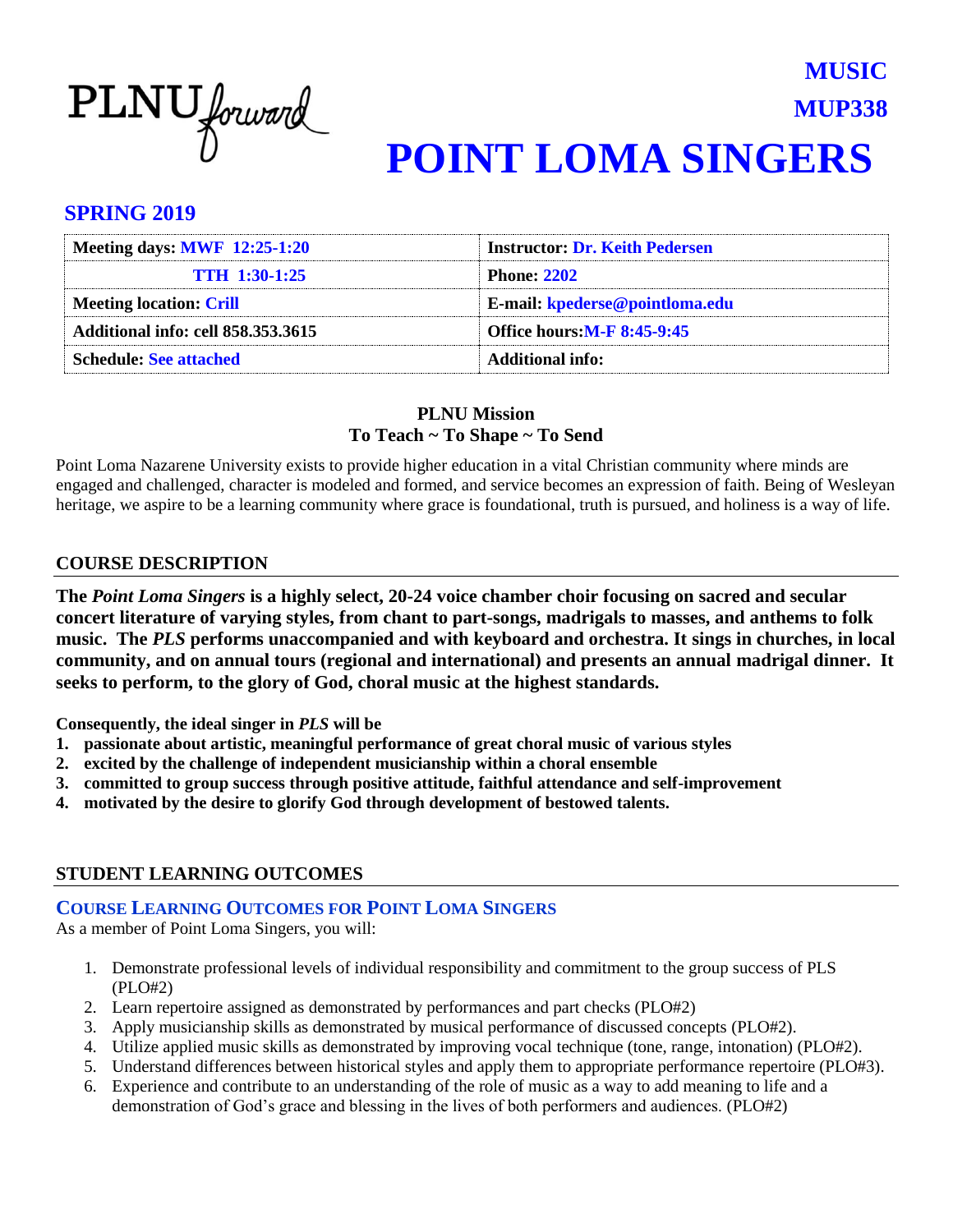#### **UNIVERSITY POLICIES**

- **1. PLNU ACADEMIC HONESTY POLICY:** Students demonstrate academic honesty by doing original work and by giving appropriate credit to the ideas of others. Academic dishonesty is the act of presenting information, ideas, and/or concepts as one's own when in reality they are the results of another person's creativity and effort. Afaculty member who believes a situation involving academic dishonesty has been detected may assign a failing grade for that assignment or examination, or, depending on the seriousness of the offense, for the course. Faculty should follow and students may appeal using the procedure . in the university Catalog. See Academic Policies for definitions of kinds of academic dishonesty and for further policy information.
- **2. PLNU COPYRIGHT POLICY:** Point Loma Nazarene University, as a non-profit educational institution, is entitled by law to use materials protected by the US Copyright Act for classroom education. Any use of those materials outside the class may violate the law.
- **3. PLNU ATTENDANCE AND PARTICIPATION POLICY:** Regular and punctual attendance at all classes is considered essesntial to optimum academic achievement. If the student is absent from more than 10 percent of class meetings, the faculty member can file a written report which may result in de-enrollment. If the absences exceed 20 percent, the student may be de-enrolled without notice until the university drop date or, after that date, receive the appropriate grade for their work and participation. See Academic Policies in the Undergraduate Academic Catalog.

#### **Attendance Policy for Point Loma Nazarene University Music Department**

Students will be advised each term of the schedule of specific ensemble performance obligations they are expected to meet; missing a scheduled performance will result in 1-3 full grades lower (see Attendance/Participation Policy below). It is expected that the ensemble performances will take precedence over outside commitments. Students may only petition an absence penalty for circumstances that are beyond their control such as sickness and personal family matters.

Both scholarship students and music majors in PLS must participate in Choral Union. All 1<sup>st</sup> time PLS singers must participate in Choral Union—Freshmen may choose Vocal Jazz Ensemble in lieu of CU requirement. Rehearsing for CU Monday evenings 7-9:30 instead of T-Th is an option. Students who do not meet this requirement will have their final grade lowered two letter grades and/or scholarship affected.

1. Ensemble grades are based on attendance, attitude, and achievement. Students are required and expected to perform to the utmost of their ability, displaying a professional attitude in rehearsals and concerts.

2. Absences due to illness or of a personal nature should be cleared with the conductor of your assigned ensemble. Requests due to personal injury must be accompanied by medical documentation. Timely reporting will help students to avoid penalties due to absence from rehearsals or concerts.

3. At their discretion, conductors may excuse students from rehearsals or concerts for PLNU activities.

4. At their discretion, conductors will have a choice of lowering up to three full grades for missing a performance event. For example, a missed performance for service club may only be docked by one grade while a spring concert would bring a grade down by three full letter grades.

5. Failure to meet the basic guidelines above may result in a student forfeiting their scholarship.

This policy above, instituted by the PLNU Music Department, states the minimum requirement for all courses. Individual professors **do not** have the option of establishing a more lenient policy; they may, however, establish a more rigorous policy, which is to be described in their course syllabus.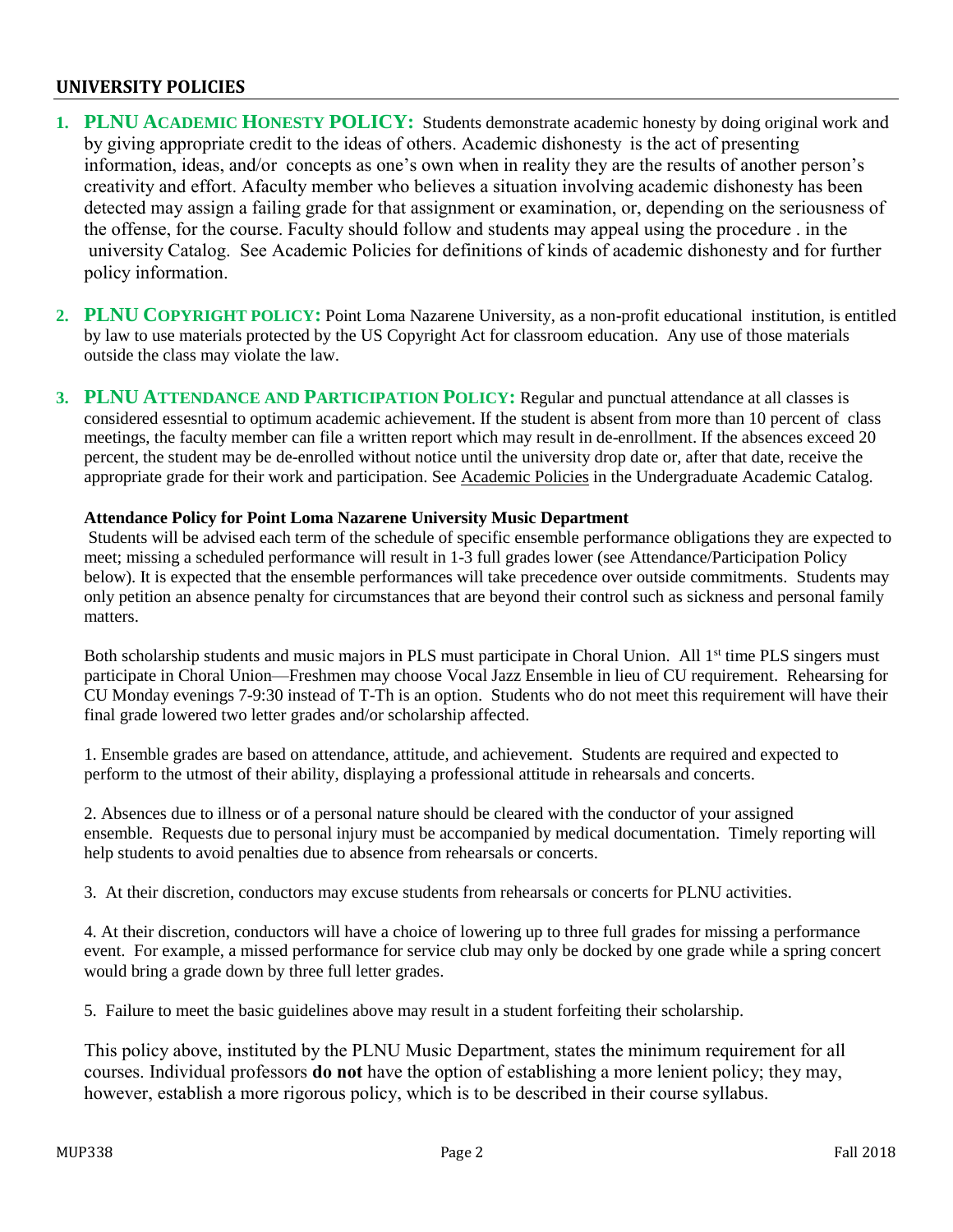- **4. FERPA:** In compliance with federal law, neither PLNU student ID nor social security number should be used in publically posted grades or returned sets of assignments without student written permission. This class will meet the federal requirements by (each faculty member choose one strategy to use: distributing all grades and papers individually; requesting and filing written student permission; or assigning each student a unique class ID number not identifiable on the alphabetic roster.). Also in compliance with FERPA, you will be the only person given information about your progress in this class unless you have designated others to receive it in the "Information Release" section of the student portal. See [Policy Statements](http://www.pointloma.edu/experience/academics/catalogs/undergraduate-catalog/policy-statements) in the undergrad student catalog.
- **5. ACADEMIC ACCOMMODATIONS:** If you have a diagnosed disability, please contact PLNU's Disability Resource Center (DRC) within the first two weeks of class to demonstrate need and to register for accommodation by phone at 619.849.2486 or by 3-mail at [DRC@pointloam.edu.](mailto:DRC@pointloam.edu) See [Disability Resource Center](http://www.pointloma.edu/experience/academics/catalogs/undergraduate-catalog/point-loma-education/academic-policies) for additional information.

#### **COURSE REQUIREMENTS, POLICIES & GUIDELINES**

#### **1.** *Rehearsals*:

1 st Quad: MWF—Crill Hall; T-Th—CM128 2 nd Quad: MWF—Crill Hall: T-Th—CM115

#### **2.** *Concert Dress* **(see following as well)**:

Women: black choir dress and pearls (\$110; used may be available), black dress shoes and hose. Men: black tuxedo, white wing-tip shirt, black bow tie and vest (\$155-\$265), black dress shoes and black socks. Suggestions for purchase are available.

All singers will also purchase T-shirts (around \$20). You will be fitted by Betsy Northam by Friday, Sept. 2, and pay her by Sept. 16. Any concerns about outfits and/or payment should be brought up with the director at once.

#### **3.** *Calendar*:

*Point Loma Singers* must have priority in your calendar for all rehearsals and performances. You are responsible for resolving conflicts well in advance of the event. *PLS* members are responsible for obtaining a *Point Loma Singers* calendar and living by it. Additional concerts may be added with one month's notice; choir approval will be sought if lead time is less than one month.

#### **4.** *Membership*:

*PLS* members will commit to the choir for the entire year. Their class and work schedules should be clear for both semesters. Schedule conflicts must be resolved with director prior to admittance. Special considerations are a privilege, and students admitted under special consideration must fulfill the requirements expected of all students.

#### **5.** *Music*:

Each member of PLS will be assigned their own folder with music. This music is provided at no charge, but it is the responsibility of each singer. All music and folders MUST be returned at the end of the year. Grades may be affected if music is not returned. If you are missing your music or folder, please let the librarian know ASAP.

#### **6.** *University Responsibility*:

*PLS* members must commit to making acceptable progress in their other classes. They should assume perfect attendance in all classes even the day after concerts or tours. You are responsible for class work even during absence for concerts.

#### **7.** *Department Participation*:

*PLS* and *CC* members provide leadership for Choral Union and VJE as in I. See following for concert schedule.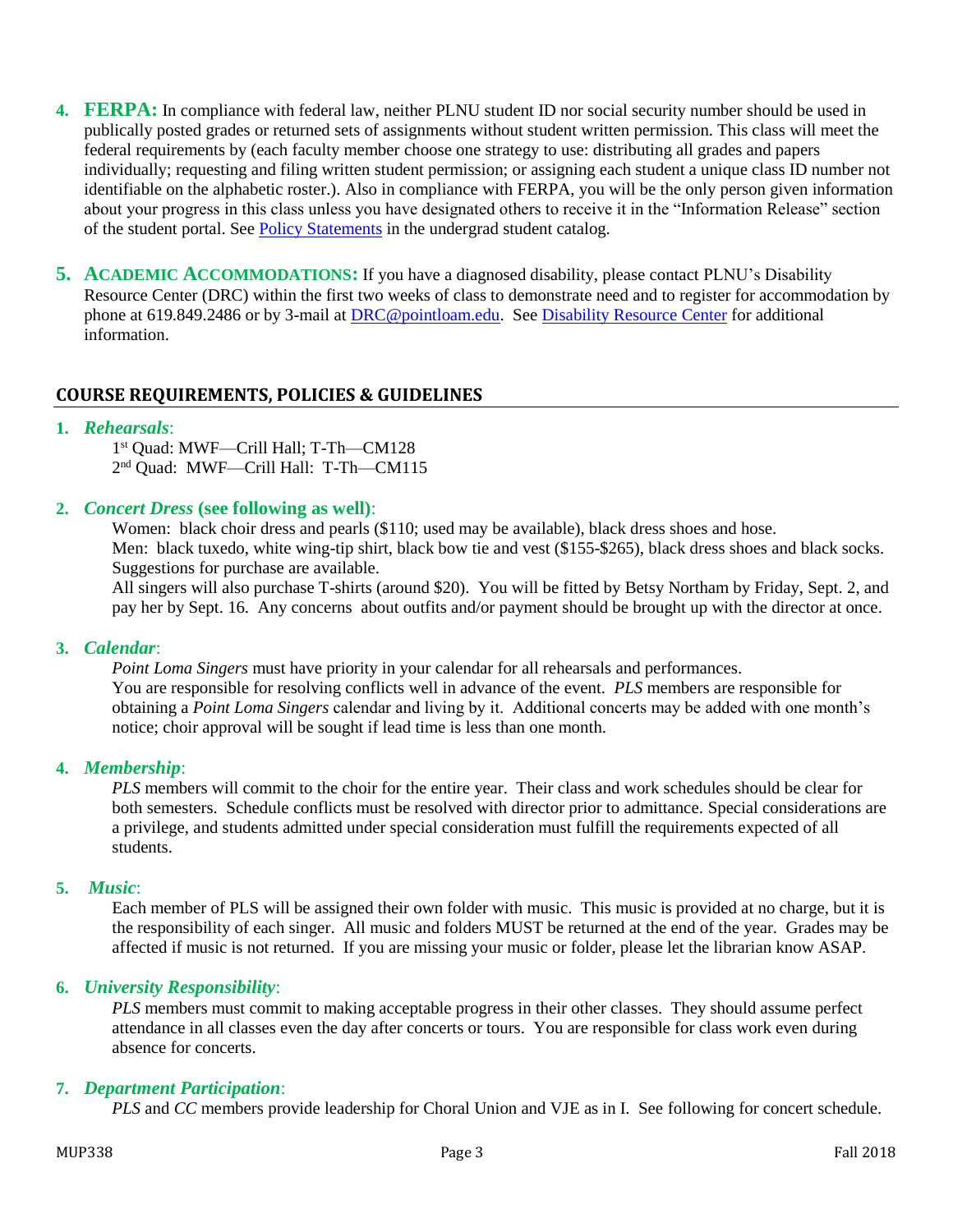#### **8.** *Classroom Decorum*:

Please manage your electronic devices appropriately and with consideration for others. All electronic devices should be turned off for rehearsals and stored for performances. Please dress in appropriate academic attire out of consideration for others in our class. I do reserve the right to ask you to leave the classroom if I believe your attire to be offensive and/or an obstacle to a positive learning and teaching environment.

#### **9.** *Email, Canvas and Facebook*:

You are responsible for checking your *PLNU email account* and *Canvas* regularly for electronic messages from me (and sometimes from your classmates). You are fully accountable for all course material, announcements, communications that are distributed via email; and I will send messages only to your Point Loma email address. Please let me know if you encounter any technical problems with email. Some communications may come through the PLS 2016-17 Facebook Group as well.

#### **ASSESSMENT AND GRADING**

Grading is based on attendance, attitude and participation. The grade may be lowered one level per absence after three. An unexcused absence from a concert is unacceptable. Your grade will be based on the quality of your work in these areas:

| • Attendance                  | 70% |
|-------------------------------|-----|
| $\bullet$ Contribution        | 10% |
| $\bullet$ Assignments/quizzes | 20% |

Your work will not be graded on a curve. A traditional US scale will be used.

- **A** indicates exceptional commitment and/or contribution (most students achieve this)
- **B** indicates good commitment and/or contribution (a few students may achieve this)
- **C** indicates satisfactory/average commitment and/or contribution (students achieving this may not be asked to return to PLS)
- **D** poor commitment and/or contribution (any student achieving this will not be asked to return to PLS)
- **F** indicates unsatisfactory and/or contribution (any student achieving this will not be asked to return to PLS)

| <b>PERCENT</b> | <b>GRADE</b> |
|----------------|--------------|
| 93-100         | Α            |
| 90-92          | $A-$         |
| 88-89          | $B+$         |
| 83-87          | B            |
| 80-82          | $B -$        |
| 78-79          | $C+$         |
| 73-77          | $\mathsf{C}$ |
| 70-72          | $C-$         |
| 68-69          | $D+$         |
| 63-67          | D            |
| $60 - 62$      | D-           |
| $0-59$         | F            |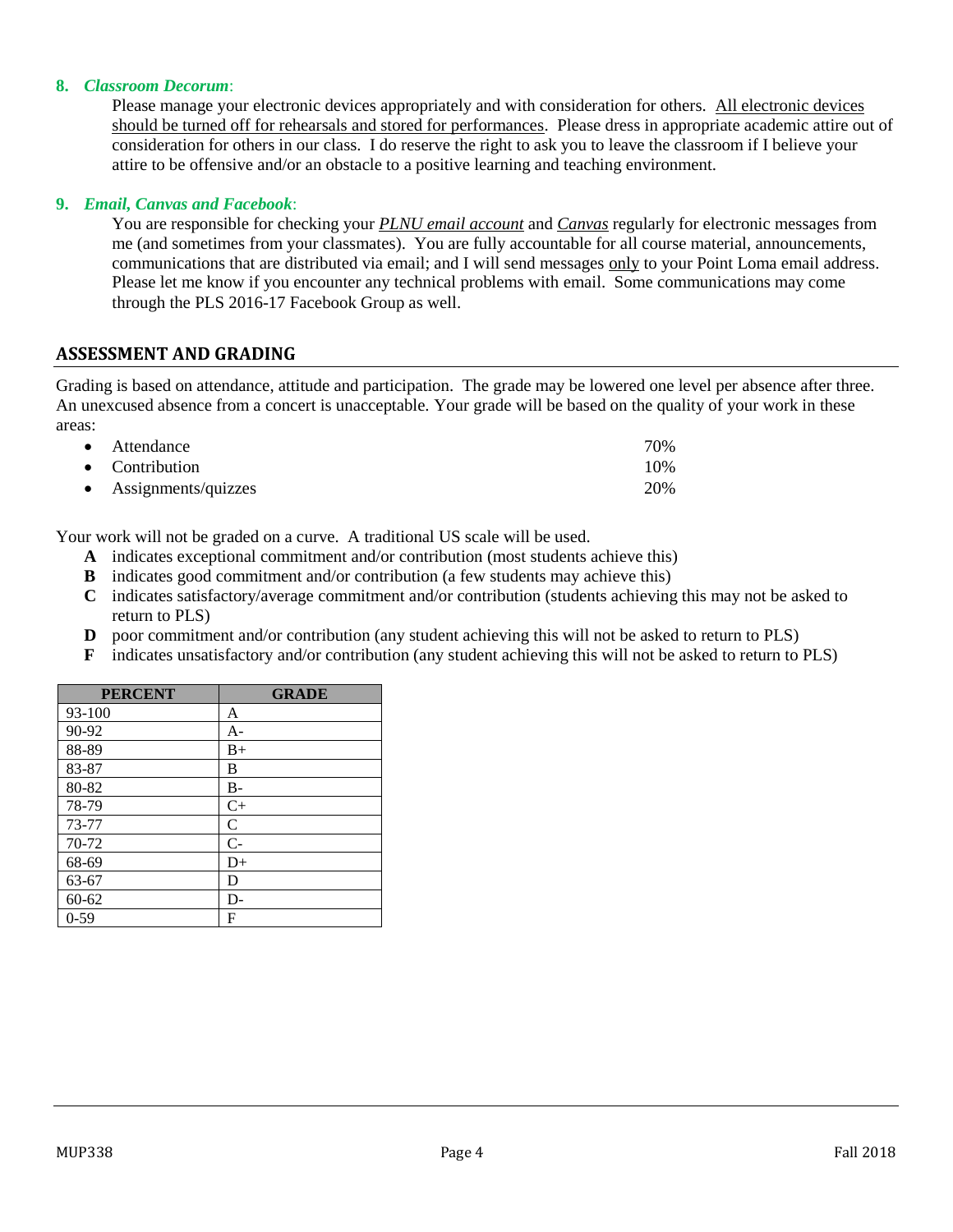## **2018-19 PLS Schedule**

**The** *POINT LOMA SINGERS* **maintains an active performing schedule. As it is a chamber ensemble, often with 1-2 on a part, each singer is important. Please clear the following schedule, remembering that one or two dates may be changed and others added.** 

| <b>Jan 25-26</b> | <b>Retreat: Location TBA</b> (Friday, 4:00PM – Saturday, 6:00PM; OC)     |  |  |
|------------------|--------------------------------------------------------------------------|--|--|
| <b>Feb 10</b>    | La Jolla Presbyterian Church (7:30AM-12:45PM)                            |  |  |
| <b>Feb 24</b>    | <b>PLS/VJE Concert</b> (OC: xxx, 4:00; 2:00-7:00) confirm time           |  |  |
| $Mar1-11$        | <b>France</b>                                                            |  |  |
| Mar 22           | <b>PLS Homecoming concert</b> (Friday, 6:15PM-9:00, 7:30 concert; Crill) |  |  |
| <b>Mar 27-28</b> | Madrigal Dinner Rehearsals (7:00PM-11:00; LSCC)                          |  |  |
| <b>Mar 29-30</b> | Madrigal Dinner (6:30PM call; Crill, 7:30 concert; LSCC)                 |  |  |
| Apr 7            | PLS Concert (OC: xxx, 4:00 concert; $2:00-7:00$ )                        |  |  |
| Apr 8            | CU rehearsal: Crill Hall (7:00PM-9:00)                                   |  |  |
| Apr 13           | Choral Union dress rehearsal: Crill (9:30AM-12:45PM)                     |  |  |
| Apr 14           | Choral Union Concert: Crill (1:45PM Call; 3:00PM concert)                |  |  |
| Apr?             | <b>Recording xxx</b> (10:30PM-1:00)                                      |  |  |

**OC=off campus**

### **PLS SINGING CONCEPTS**

| WEEK One: Energy (I talk like this/but I sing like this) WEEK Three: Energy |                           |  |
|-----------------------------------------------------------------------------|---------------------------|--|
| Breathing: push air out                                                     | <b>Breathing (longer)</b> |  |
| <b>Pulsing</b>                                                              | <b>Pulsing</b>            |  |
| <b>Cresc. to cut-offs</b>                                                   | <b>Forward motion</b>     |  |
| Project consonants on the beat                                              | Sol fege                  |  |
| Word stress in music                                                        | H.S                       |  |
| <b>WEEK Two: Energy</b>                                                     | <b>WEEK Four:</b>         |  |
| Breathing (in low and slow)                                                 | <b>Dynamics</b>           |  |
| Vowels (Neuen): dark/bright; round/vertical                                 | <b>Articulations</b>      |  |
| On/off the beat                                                             |                           |  |
| Cresc. to cut offs                                                          |                           |  |
| <b>Pulsing</b>                                                              | <b>WEEK Five:</b>         |  |

**Placement Stagger breathing Chords Long phrases**